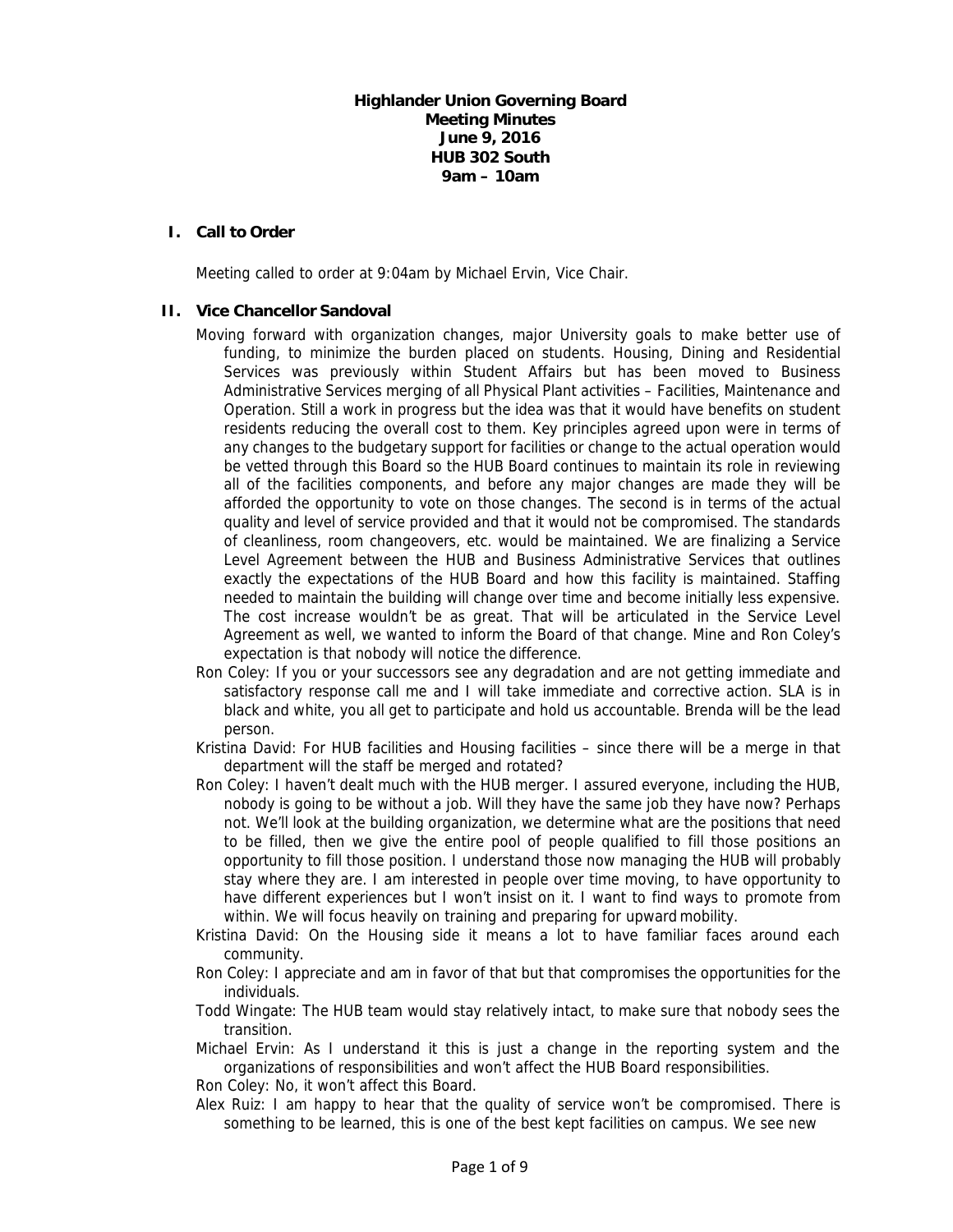building on campus deteriorate and are not maintained as well as the HUB has been over the last 10 years.

# **III. Roll Call**

| Members Present:                                                                                               | Absent:                                                   | Guests:                                                              |
|----------------------------------------------------------------------------------------------------------------|-----------------------------------------------------------|----------------------------------------------------------------------|
| Richard Le<br>Fernando Echeverria<br>Richard Le<br>Shafi Karim<br>Michael Ervin<br>Nichole Ginnan<br>Alex Ruiz | Preston Williams, Chair<br>Esmeralda Mancia<br>Mark Brown | Jim Sandoval<br>Ron Coley<br>Brenda Ice<br>Lena Oyler<br>Evelyn Ault |

#### **IV. Approval of Minutes**

Todd Wingate

Motion to approve April 21, 2016 meeting minutes by Alex Ruiz, second by Nichole Ginnan. Vote: 7 In Favor 0 Opposed 0 Abstain

#### **V. Approval of Agenda**

Request for change to Agenda: Todd Wingate: Request to move Agenda item VI. Vice Chancellor Sandoval to Agenda item II.

Motion to approve June 9, 2016 Agenda with changes by Nichole Ginnan, second by Shafi Karim.

Vote: 7\_ In Favor 0 Opposed 0 Abstain

## **VI. Public Forum**

N/A

## **VII. Chair's Report**

Preston Williams (absent) via Michael Ervin, Vice Chair: How far out people can book and the new Chair election. Board members not graduating and are on the Board until September need to be available for Summer meetings.

Shafi Karim: Does ASUCR start appointing during summer for next year's 2 year appointments? Todd Wingate: They don't start until Fall.

## **VIII. HUB Report - Todd Wingate**

Todd Wingate: N/A

A. A/V upgrade budget request: Management currently done by HUB facilities team, now working with campus Media Resources. A line item is in the budget - \$418,000 as a onetime cost from HUB Reserves.

Motion to approve \$418,000 for HUB A/V upgrade by Shafi Karim, second by Fernando Echeverria.

Vote:  $7$  In Favor  $0$  Opposed  $0$  Abstain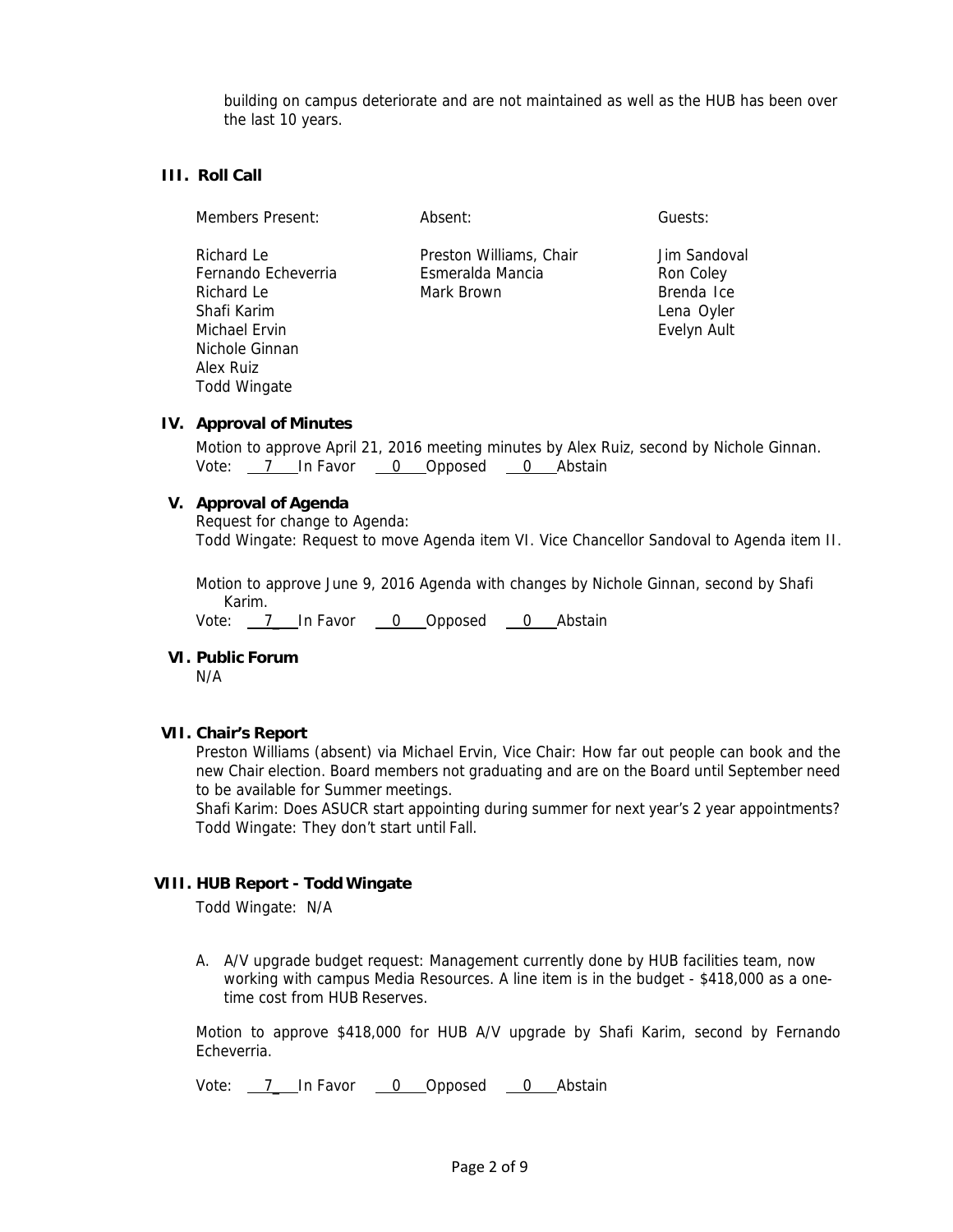# **IX. Food Service Report**

Mark Claiborne: N/A

#### **X. Subcommittee Reports**  N/A

# **XI. Election of 2016-17 HUB Board Chair**

Shafi Karim nominates Kristina David Kristina David accepted nomination

Vote: 7 In Favor 0 Opposed 0 Abstain

## **XII. New Business**

- A. Athletics is requesting early booking for the Athletics Hall of Fame event on Saturday, April 15th, 2017. The event is put on every other year and had been held at the Riverside Convention Center and the Mission Inn in 2015. This is the dinner reception where we honor and induct a new class into the Athletics Hall of Fame. In 2015 we inducted 6, one being an entire team from 1977. We do charge \$125 per ticket to this event. It includes full plated meal and bar service. In 2015 we had 275 people but are anticipating 300 to be safe and will hopefully will be as nice as the Chancellor's Dinner.
- B. LGBT Resource Center is requesting early booking for HUB 302 and 355 for the annual Drag Ball on Thursday and Friday April 6 & 7, 2017.
- C. The WELL is requesting early booking for HUB room 269 from 3pm-7pm for the weekly recurring Wellness Wednesdays in Fall, Winter and Spring 2016-2017 quarters throughout the 10 weeks of every fall, winter, and spring quarter. The WELL hosts a workshop/information session on a different health-related topic, open to all UCR students. Workshop topics in the past have included free massage for stress-relief, how to make healthy meals on a budget, safe party tips, bicycle safety, sexual health, community service projects, among many others. Various campus departments assist The WELL by providing peer groups and staff to put the workshops on, and occasionally we look to an outside vendor to provide a workshop (yoga and massage, for example). We usually supply Hub2Go trays and beverages for all participants, and have health and fitness giveaways for students at most workshops (i.e. free condoms, pedometers, stress balls). Wellness Wednesdays are a main/staple program offered through The WELL, and provide UCR students with opportunities to increase their health knowledge, practice healthy behaviors, as well as connect with other students and discover campus resources.

## **Dates Requested**:

**Fall 2016** (weeks 1-10) – 9/28/16, 10/5/16, 10/12/16, 10/19/16, 10/26/16, 11/2/16, 11/9/16, 11/16/16, 11/23/16, 11/30/16 **Winter 2017** (weeks 1 through 10) – 1/11/17, 1/18/17, 1/25/16, 2/1/17, 2/8/17, 2/15/17, 2/22/17, 3/1/17, 3/8/17, 3/15/17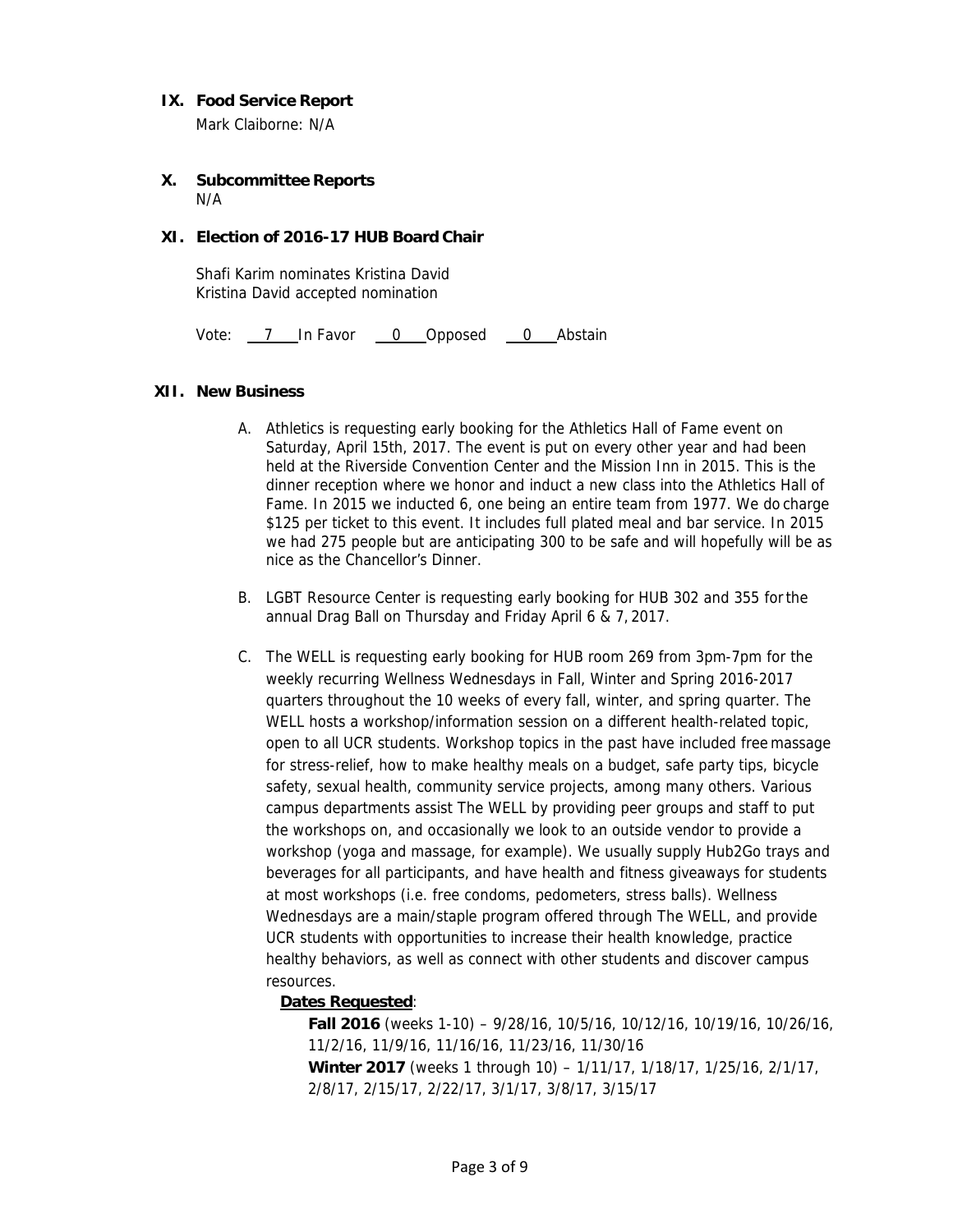**Spring 2017** (weeks 1 through 10) –4/5/17, 4/12/17, 4/19/17, 4/26/17, 5/3/17, 5/10/17, 5/17/17, 5/24/17, 5/31/17, 6/7/17

- D. The Office of the Chancellor is requesting early booking for the Chancellor's Town Hall meeting in HUB 302 North from 12pm – 1:30pm on October 5, 2016.
- E. The SRC is requesting early booking in HUB 302 North on November 2, 2016 from 11am – 1:30pm and HUB 355, 367, and 379 on November 2 – 3, 2016 from 1:00pm – 4:30pm for the Region VI NIRSA Conference. NIRSA is the National governing body for all campus recreation centers in the nation. We are really honored to have been selected to host the regional conference and expect attendees from Hawaii, Nevada, Arizona and California.

Motion to approve New Business item(s) A - E by Nichole Ginnan, second by Richard Le. Vote:  $7 \quad$  In Favor  $0 \quad$  Opposed  $0 \quad$  Abstain

# **XIII. Old Business**

(From May 12 and May 23 Board meetings – Had no Quorum, was not voted on)

- A. Undergraduate Admissions is requesting an exception to reserve the entire HUB for the attached list of events. (See handout) These are our most important recruitment and admitted student yield events.
- B. The Alumni Center would like to request special approval for the UCR Parents Association 2016-17 quarterly meetings. We are preparing our print materials for Highlander Summer Orientations and families of incoming students and will be distributing the information beginning in June. The date requests are for HUB 302 from 8:00 a.m. to 12:00 p.m.
	- Saturday, November 19, 2016 (this date may already be reserved by Kristin Seiler)
	- Saturday, February 25, 2017
	- Saturday, May 20, 2017
- C. The Alumni Center, in conjunction with the Women's Resource Center, would like to request early booking for the second annual Women's Professional Conference at UCR on Saturday, March 11 and Saturday, February 25, 2017. Roughly 7am-5pm in HUB 302, HUB 355, 379, 367, 260, 269, 265, 268, and HUB 3rd floor lobby for check-in and alumni Association tabling. This is a conference that will be serving young alumni who may have just graduated or who have been out of undergrad for a number of years as well as current students, faculty and staff. Hopefully the outcomes will include many UCR Alumni networking and continuing to learn about issues facing women in the workplace. The hope is to have this continue as an annual signature alumni event.
- D. The Alumni Center is requesting advance booking and a request for a reduction in the fees associated with room rental for Grad Fair April 29 – 27, 2017 in HUB 302 and 355. Grad Fair is a graduating student milestone that offers students the ability to purchase commencement needs including: cap and gowns, rings, diploma frames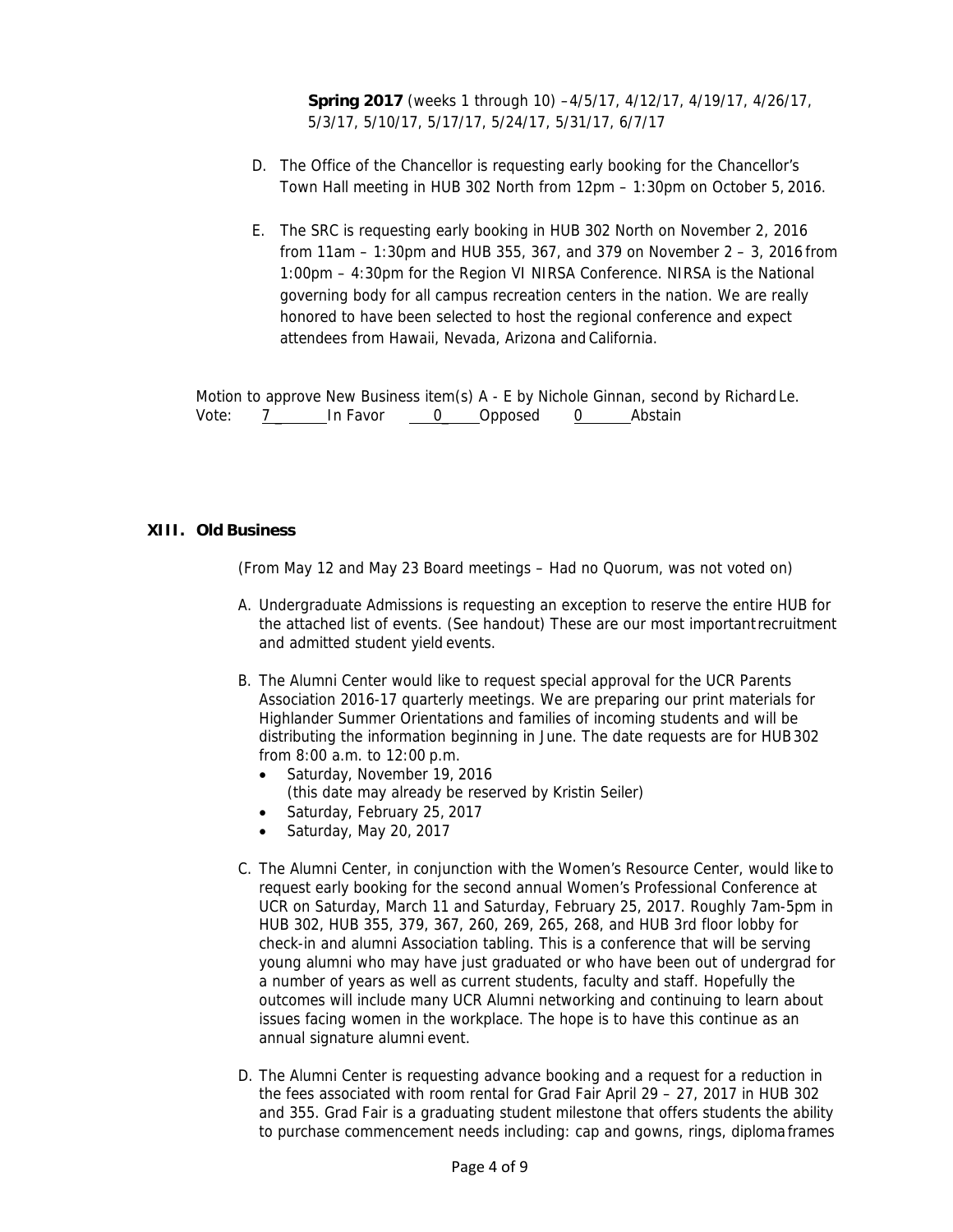and Alumni Association membership. Students also pick up their commencement tickets and have the opportunity to take portrait photos. Attendance at Grad Fair will be free for all students and parents.

- E. The Office of Development is requesting early booking in the HUB 302 North on May 20, 2017 for the Donors & Scholars luncheon.
- F. Circle K International, a UCR student organization, is requesting early booking in HUB 302 for Sunday, January 15, 2017 from 4:30pm-10:00pm for the annual Kids Rock Benefit Concert to raise funds for a focused non-profit. Next year K-Rock is supporting the Pediatric Trauma Program to raise at least \$4,000 in profit to support the program.
- G. Highlander Orientation would like to request the following HUB rooms and lawnareas for Orientation Leader Training and for the 2017 Highlander Orientation 2-day sessions for Students and Families. The dates may still be subject to change as we need to get confirmation with the colleges.

Orientation Leader Spring Training- 355 (preferred) for each Thursday in Spring quarter from 4:30pm-8:30pm (April 6, 13, 20, 27, May 4, 11, 18, 25, June 1, 8). We'll have upwards of 70 staff.

Orientation Leader June Training- HUB 302 N and S. June 26 -30, July 1, 5pm-7pm.

Highlander Orientation session dates:

Hold all HUB rooms for all dates:

- 1. July 10-11, 13-14, 17-18, 20-21, 25-26, 28-29, July 31 Aug 1, Aug 3-4, 7-8, 10-11, 14-15, 17-18, 21-22.
- 2. Hold Pierce, Rivera and HUB lawns, and Bell Tower for July 10, 13, 17, 20, 25, 28, 31 and August 3, 7, 10, 14, 17, 21

Transfer Orientation

- 1. OL Transfer Orientation Training HUB 355 (preferred) 8am-5pm.
- 2. Hold all HUB rooms for all dates: August 28 September 1
- 3. Hold HUB Plaza and HUB Lawns: August 28 September 1
- H. Student Life is requesting early bookings for their 2016-2017 events: (See handout for full details on each event)

# **Fall 2016**

Tartan Soul Kick Off September 27th, 2016 11:30 am to 1:30 pm at the Bell Tower and HUB Lawns Fall Involvement Fair and Nooner

September 28th, 2016 11 am to 2 pm at the Bell Tower and HUB Lawns

# **Spring 2017**

Spring Involvement Fair and Nooner

April 5<sup>th</sup>, 2017 11 am to 2 pm at the Bell Tower and HUB Lawns

Student Organization Showcase

- April 26<sup>th</sup>, 2017 5pm to 8 pm at HUB Lower Plaza or Bell Tower
- Student Organization Celebration and Awards
- June  $6<sup>th</sup>$ , 2017 6 pm to 8pm in HUB 302

# **Fall 2017**

Student Organization Retreats and Peer Mentor Training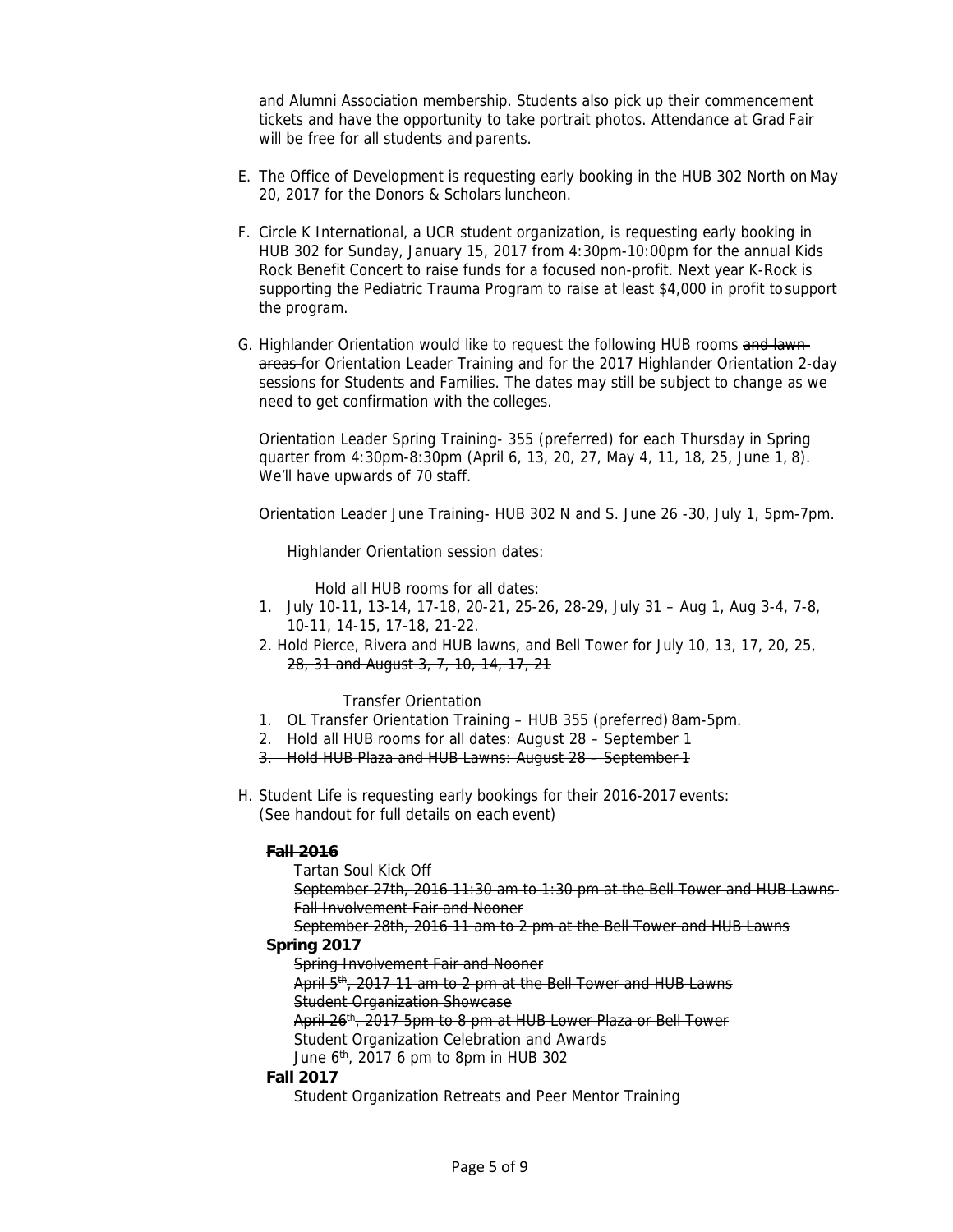September  $25<sup>th</sup> - 27<sup>th</sup>$ , 2017 8:30 am to 6 pm HUB 302 and all conference rooms Tartan Soul Kick Off October  $3<sup>rd</sup>$ , 2017 11:30 am to 1:30 pm at the Bell Tower and HUB Lawns Fall Involvement Fair and Nooner October 4th, 2017 11 am to 2 pm at the Bell Tower and HUB Lawn

- I. Student Life would like to request early booking for the following events:
	- 1. Name: Fall Good Neighbor Forum Date: Monday, September 19, 2016 Time: 6:00pm-9:00pm Room: HUB 302 or HUB 355
	- 2. Name: Fall New Member Summit Date: Tuesday, October 19, 2016 Time: 6:00pm-10:00pm Room: HUB 302
	- 3. Name: Winter New Member Summit Date: Tuesday, January 31, 2017 Time: 6:00pm-10:00pm Room: HUB 302 South or North
	- 4. Name: FSIC Presidents' Summit Date: Tuesday, April 18, 2017 Time: 6:00pm-10:00pm Room: HUB 355
	- 5. Name: Spring New Member Summit Date: Tuesday, April 25, 2017 Time: 6:00pm-10:00pm Room: HUB 302 South or North
	- 6. Name: FSIC Pillars Week Speaker Date: Tuesday, May 23, 2017 Time: 5:00pm-10:00pm Room: HUB 302
	- 7. Name: FSIC Pillars Week Service Event Date: Wednesday, May 24, 2017 Time: 9:00am-4:00pm Room: HUB 302
	- 8. Name: FSIC Pillars Week Banquet Date: Thursday, May 25, 2017 Time: 3:00pm-10:00pm Room: HUB 302

Tabled from April 21, 2016 New Business, Not Voted on in May: (See handout: Event Scheduling Summary for Winter/Spring approved events)

- A. Chicano Student Programs would like to request an exception to reserve the following spaces in advance:
	- 1. 45th Annual Community College Day Friday, February 24, 2017 HUB 302 8am-2pm; all of 2nd and 3rd floor HUB Rooms 8am-2pm
	- 2. 20th Annual Radio Aztlan Music Festival (outdoor concert & car show) Saturday, April 15, 2017 6 HUB rooms for the artist's green rooms, 6am-10pm
	- 3. 28th Annual Chicano/Latino Youth Conference Saturday, April 29, 2017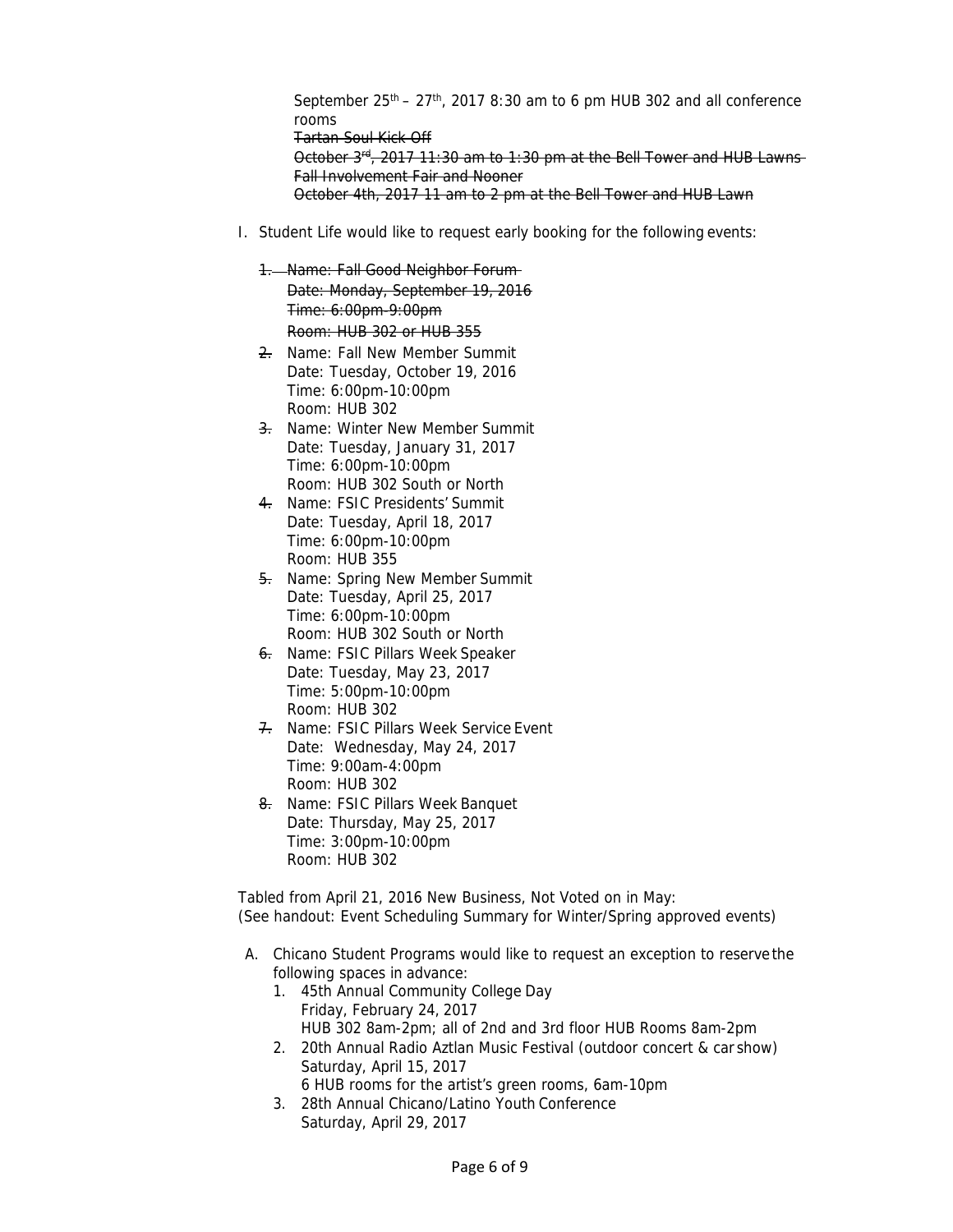HUB 355, 269, 260, 265 from 8am-3:30pm

- B. The LGBT Resource Center has several events that would require us to secure a date and room location now in order to properly plan ahead. Below is a summary. I'd like to request the HUB board approve these advance reservations:
	- 1. Queer Latinx Conference Co-event with student organization La Familia de UCR and with CSP FEB 3-4, 2017 Room requests: Friday – HUB 302, 3pm-10pm  $+$  3rd Level Lobby Saturday – all HUB rooms,  $8am-8pm + 3rd$  Level Lobby Purpose: "To create a conference for queer brown people to share space and discuss issues of our community." 2. 3rd Asterisk Trans\* Conference Co-event with student organization Asterisk of UCR February 24-25, 2017 Friday – HUB 302, 3pm-10pm + 3rd Level Lobby Saturday – all HUB rooms, 8am-8pm + 3rd Level Lobby Purpose: "To build community for trans\* people and allies, to address trans\* health and well-being, and to provide education and resources for trans\* youth advocates."
	- 3. Lambda Celebration 2017 June 6, 2017

HUB 355, 5pm-8:30pm

Purpose: "To recognize the accomplishments of UCR students, including presentation of the Lambda Awards, announcing the LGBTQIA Student Leadership Scholarship, presenting certificates to students graduating with a Queer Studies Minor, and honoring graduating students with rainbow tassels."

C. The Student Alumni Association would like to request a waiver for an advanced booking for March 4 February 11, 2017 and April 29, 2017 in order to host two of its annual Career Conferences in HUB 302 North and South, HUB 355, 367, and 379 from 7:30 a.m. to 3:30 p.m. This nationally-recognized conference provides an opportunity for students considering a career in Medicine to hear from alumni professionals already working in the field. Alumni participants will be assigned to panels depending on their field of expertise. The event also includes a networking luncheon and keynote speakers. This conference series has won two national awards from the Council for Advancement and Support of Education (CASE) for programming excellence.

Motion to approve Old Business item(s)  $A - I$  and Old Business item(s)  $A - C$  Tabled from April 21, 2016 by Alex Ruiz, second by Fernando Echeverria. Vote: 7 In Favor 0 Opposed 0 Abstain

## **XIV. Announcements**

Heat

Michael Ervin: Preston Williams sent an email to me regarding delaying this discussion until the first Fall meeting.

Todd Wingate: Jim Sandoval is waiting for a recommendation from this Board. It's been 3 months since he made that request.

Shafi Karim: If we wait that will go into [indecipherable] If we were to recommend they start planning during the summer.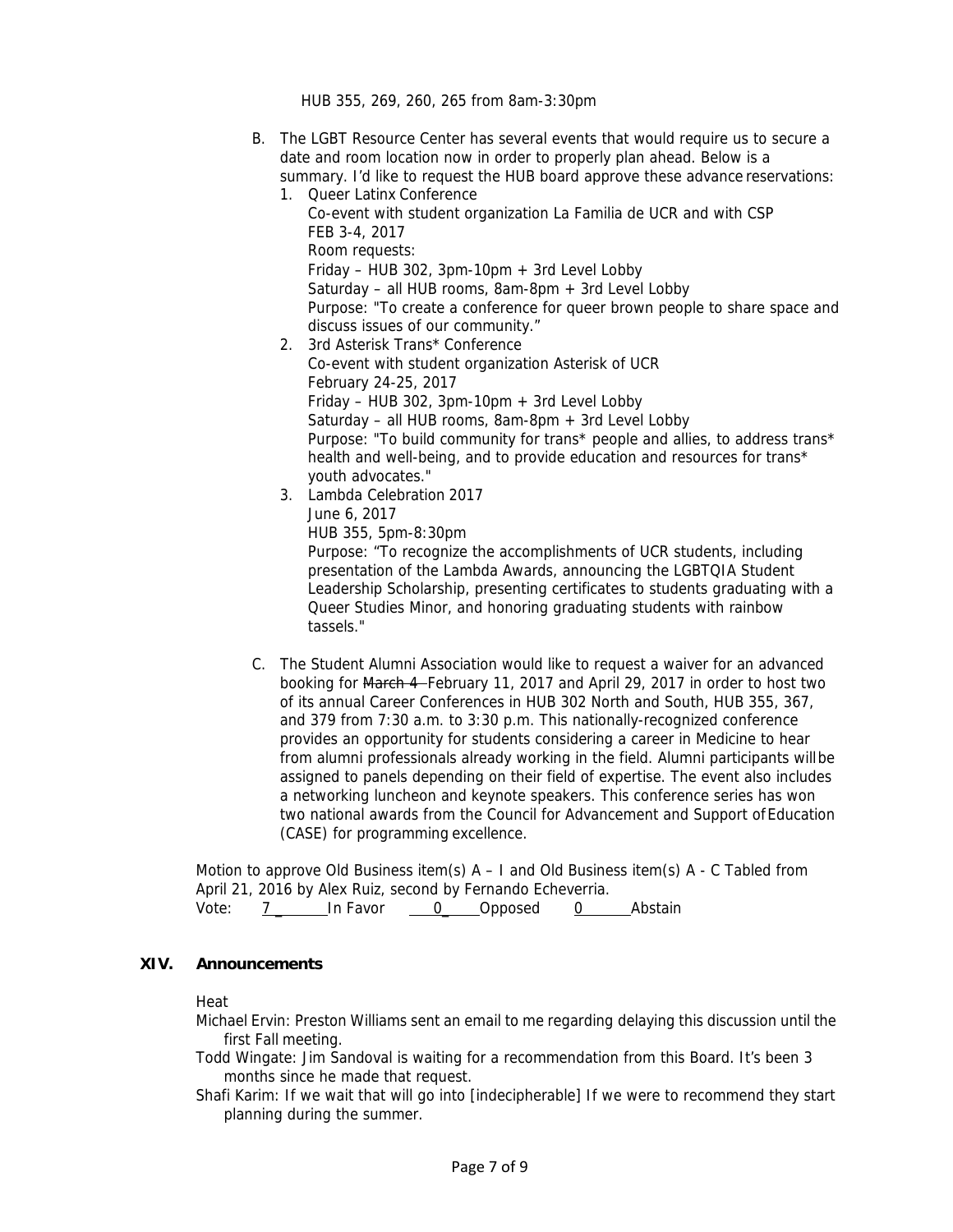- Todd Wingate: Preston had suggested a Google doc to continue the conversation. Jim is looking for a recommendation as to what this Board thinks.
- Alex Ruiz: Since the summer Board doesn't have a majority of the group to continue the discussion and in order to plan they need ample time and need a recommendation soon. Should the planning and the budget allocation continue or should it be revisited that something else be done. I thought that was what was being asked from the group and I thought Jim had asked that we have a recommendation before the summer. I would rely on you as students to represent your fellow classmates. The students rely on the Board to represent them.
- Todd Wingate: If you are going to have this conversation it's probably better that you have it without us.

Shafi Karim: We don't mind if you provide your input.

Michael Ervin: Unless there is any dissention from the Board.

- Todd Wingate: Because it isn't on the Agenda you can't vote on it and I think it comes through Preston as the Chair, feeding all of your recommendations through him. Something more official than a discussion.
- Shafi Karim: We're not voting on money just on whether or not they should continue.
- Todd Wingate: However you want to approach it. Maybe have your discussion come to a conclusion then send that to Preston.
- Shafi Karim: From the Finance Committee there was enough money to continue Heat with \$500,000, correct?
- Todd Wingate: Yes, it is currently in the budget.
- Shafi Karim: Will we still be within budget if we continue Heat?
- Nichole Ginnan: I thought by supplementing the other event and making it one large event that sounded fun, but then I talked to some Undergraduate students for a better perspective. I had a lot of feedback that 2 events gave more opportunities for more students to go because sometimes tickets were sold out. Or one weekend didn't work but could go to the other event. That was a common thing I heard.
- Todd Wingate: Previously we would distribute tickets, they go quickly, then people couldn't get them so students would scalp student tickets. Twice now we have eliminated ticketing and students get in with their I.D. Every year we would issue 13,000 tickets and 20-25% of the student tickets that were held by students weren't used, that means all of the students that wanted to go but didn't get a ticket and wanted to go couldn't. And it is more cost effective this way.
- Nichole Ginnan: I think it was also mentioned that we could have the same money allocation to ASPB and have Spring Splash be the new 'thing' that UCR can call it's own but I am more in favor of having 2 concerts.
- Todd Wingate: The first HUB referendum sunsets at the end of next year, that is \$60/yr per student per year. That is a significant decrease in the budget and the more money there is in the reserve helps develop a funding source to pay for a new building, that is something this Board should consider as you move forward, the HUB is about long term space and providing space for meetings, etc. and if there is an opportunity to capture additional funding that could sit in that reserve and pay down the burden on students in the future. Also you could allocate that money again for ASPB because the next year the last phase of their referenda kicks in, it's an opportunity to augment that.
- Shafi Karim: Even though Spring Splash was better with the added budget students would still want to have Heat. And if we were to need more money in the future to build a HUB II I would say go back to the students and ask for a referendum for more money. I think the vast majority of students are expecting Heat. As the ASUCR President I don't think I can answer to them that I was unsupportive.

Nichole Ginnan: When the HUB II is built there will be a student fee increase?

Todd Wingate: We would have to have a new referendum. If we need to spend \$40M on a building and we have \$12M in reserves, we could use that towards the building and the student impact could be less.